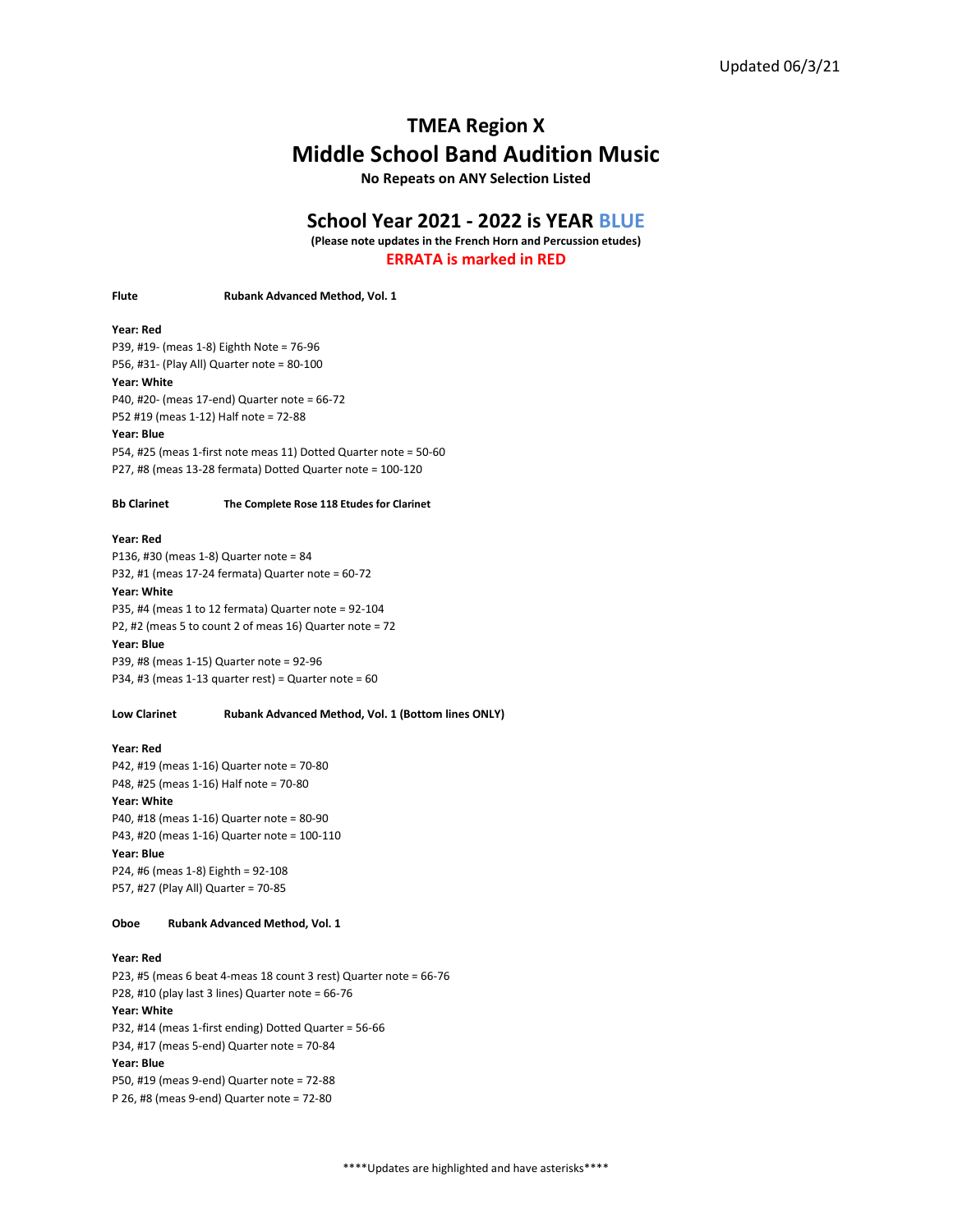### Bassoon Rubank Advanced Method, Vol. 1

# Year: Red

P22, #5(meas 1-16) Quarter note = 52-60 TOP LINE ONLY P47, #16 (meas 1-12 breath mark) Quarter note = 120-132 Year: White P23, #8 (meas 1-12) Eighth note = 75-85 P46, #14 (meas 9-end) Quarter note = 120-128 Year: Blue P36, #22 (Play All) Quarter note = 72-80 P23, #7 (meas 9-end) Half note = 80-92

# Saxophone Rubank Advanced Method, Vol. 1

#### Year: Red

P30, #12 (meas 9 \*\*\* meas 8, count 3-meas 24) Quarter note = 72-86 \*\*\* ERRATA 06/12/19 \*\*\* P35, #19 (meas 1-20) Quarter note = 88-112 Year: White P36, #20 (meas 1-14 stop at the eighth rest) Quarter note = 88 P28, #10 (meas 1-16, count 2 on "C") Quarter note = 76-92 Year: Blue

P37, #21 (meas 1-10, thru long Bb) Eighth note = 126-152 P49, #16 (meas 1-16 "fine") Dotted Quarter = 54-70

# French Horn Selected Duets for French Horn, Volume 1, Rubank Edu No. 188 Play Top Line Only

## Year: Red

P16-17, #4 (meas 1-16 after half note "F") Quarter note = 124-144  $***P22$ , #11 (meas 1-17, count 1 on "A") Quarter note = 76-92 Year: White  $***P54$ , #6 (meas 1-24, thru dotted half "E") Quarter note = 124-144 P18, #6 (meas 1-14, count 1 on "F") Quarter note = 76-92 Year: Blue P49, #14 (meas 1-16, count 3 on "F") Quarter note = 124-144  $***P46, #9$  (Play All) Quarter note = 76-92

Cornet/Trumpet Rubank Advanced Method, Vol. 1 Play Top Line Only

## Year: Red

P50, #13 (Play All) Quarter note = 80-90 P35, #19 (meas 1-20, count 1 on "F") Eighth note = 86-96 Year: White P55, #29 (Play All) Quarter note = 64-80 P37, #21 (meas 1-16) Quarter note = 66-74 Year: Blue P50, #15 (Play All) Eighth note = 128-144 P27, #12 (meas 1-first note meas 16, add fermata) Dotted quarter note = 68-78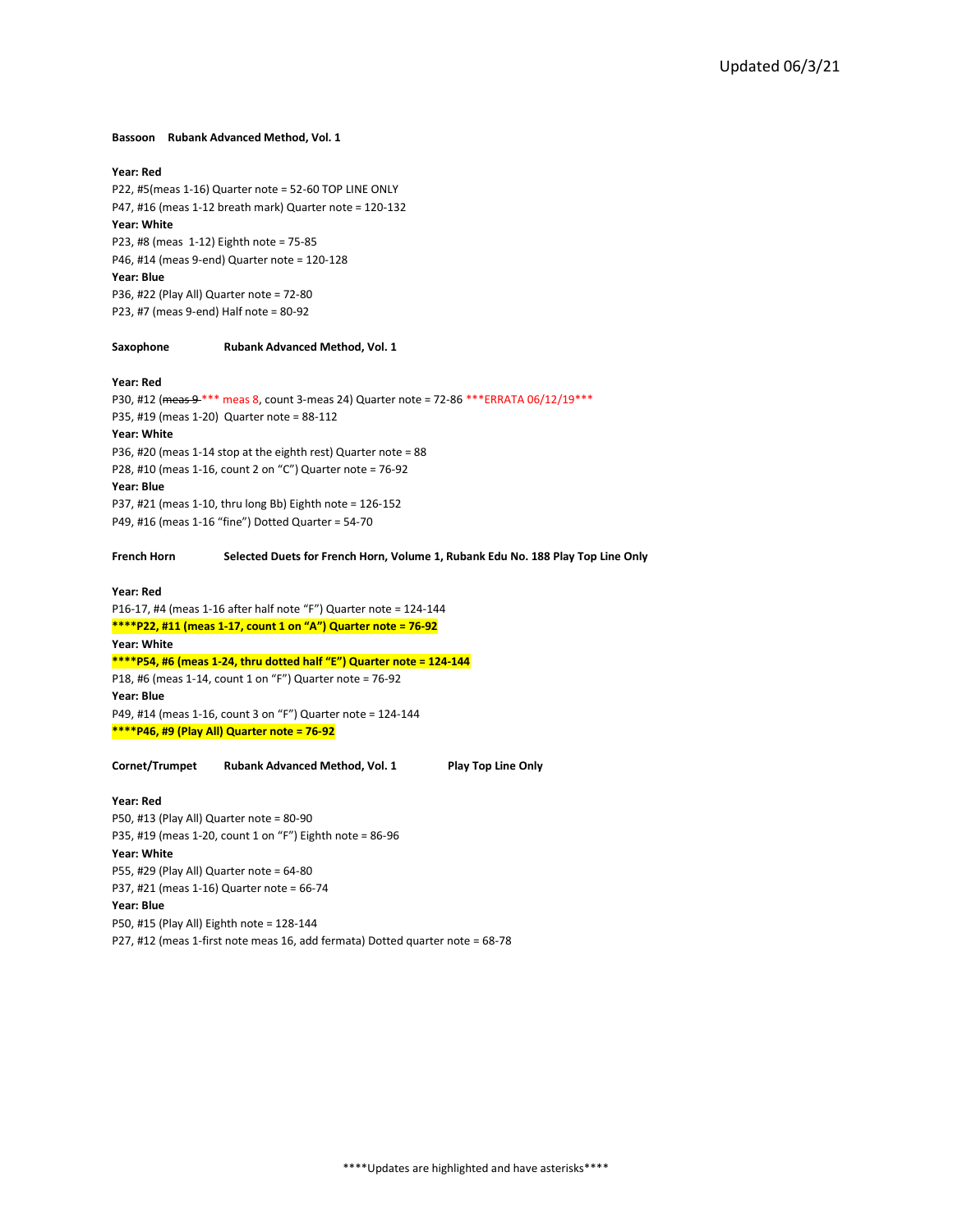# Trombone Rubank Advanced Method, Vol. 1 Play Top Line Only

### Year: Red

P53, #13 (Play All) Quarter note = 88-100 P46, #25A (meas 1-8, count 2 on "E") Quarter note = 76-90 Year: White P31, #14 (Play All) Dotted Half Note = 60-70 No D.C. P38-39, #21 (meas 1-24, fermata "C") Quarter note = 60-72 Omit trill in m19 Year: Blue P40, #22 (meas 1-32, count 1 on "E") Quarter note = 112-124 P35, #19 (meas 1-24, count 1 on "C") Eighth note = 92-100 Play All Grace Notes

# Baritone Rubank Advanced Method, Vol. 1 Play Top Line Only

#### Year: Red

P53, #13 (Play All) Quarter note = 88-100 P46, #25A (meas 1-8, count 2 on "E") Quarter note = 76-90

# Year: White

P54, #15 (meas 1-8) Eighth note = 130-152 P38-39, #21 (meas 1-24, fermata "C") Quarter note = 60-72 Play All Ornaments Trill in meas 19 is Ab to Bb Year: Blue P40, #22 (meas 1-32, count 1 on "E") Quarter note = 112-124 P35, #19 (meas 1-24, count 1 on "C") Eighth note = 92-100 Play All Grace Notes

# Baritone T.C. Rubank Advanced Method, Vol. 1 Play Top Line Only

Year: Red

P50, #13 (Play All) Quarter note = 88-100 Region Packet (meas 1-8, count 2 on "F#") Quarter note = 76-90

# Year: White

P50, #15 (meas 1-8) Eighth note = 130-152 P37-38, #21 (meas 1-24, fermata "D") Quarter note = 60-72 Play Ornaments Trill in meas 19 is Bb to C Year: Blue P38-39, #22 (meas 1-32, count 1 on "F#") Quarter note = 112-124 P35, #19 (meas 1-24, count 1 on "D") Quarter note = 92-100 Play All Grace Notes

#### Tuba Rubank Advanced Method Book, Vol. 1

#### Year: Red

P28, #4 (meas 1-24, count 1 on "A") Dotted quarter note = 100-112 P41, #28 (meas 1-13, count 1 on "C") Quarter note = 64-74 Year: White P49, #13 (Play All) Quarter note = 60-72 P35, #17 (9-24, count 1 on "F") Quarter note = 64-74 Year: Blue P29, #7 (meas 1-16) Quarter note = 80-88 P34, #16 (meas 1-12, count 1 on "C") Quarter note = 64-74